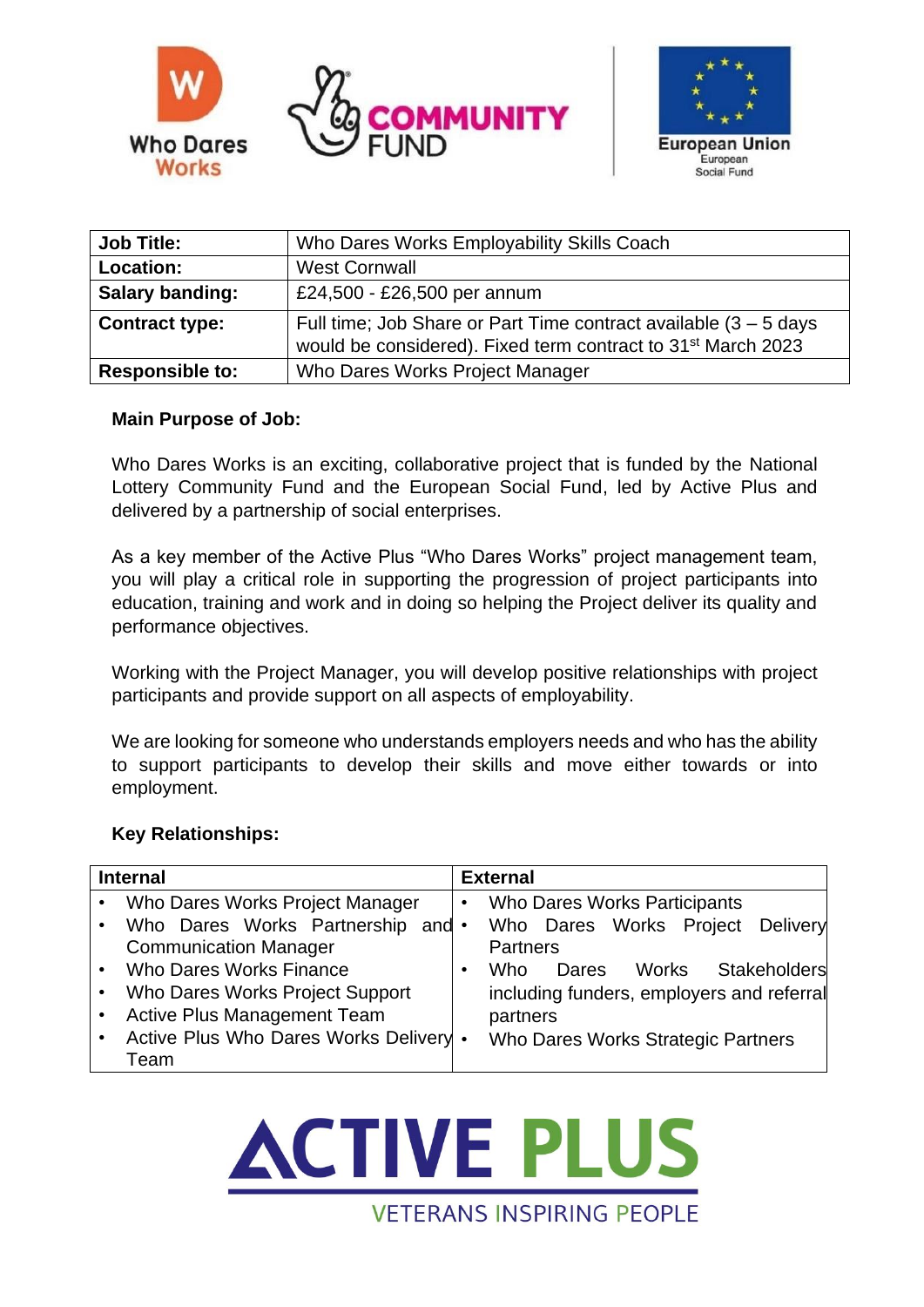



### **Main Duties and Responsibilities:**

- Provide one to one support to participants to search for relevant job vacancies, devise CV's, complete applications and prepare for interview, giving them the best opportunity of success.
- Develop and facilitate engaging group workshops for programme participants, as required. Areas of delivery could include job readiness, transitioning into employment, sustaining employment etc.
- Build and maintain positive relationships with local employers to gain their support for Who Dares Works through job opportunities, work placements and other work-related offers. You will play a crucial role in supporting Project participants to access employment opportunities.
- Identify externally funded training opportunities and support Project participants to access them.
- Build positive relationships with work-related activity partners to understand their delivery and how it supports participant employability and their prospects of employment.
- Work with the whole Who Dares Works workforce to raise awareness of employment and training opportunities and key local labour market activity/intelligence.
- Be an ambassador for Who Dares Works and Active Plus
- Complete relevant project paperwork accurately and on time
- Comply with all relevant project and company policies and procedures
- Ensure that data is processed in accordance with the General Data Protection Regulation at all times
- Undertake other project duties as requested

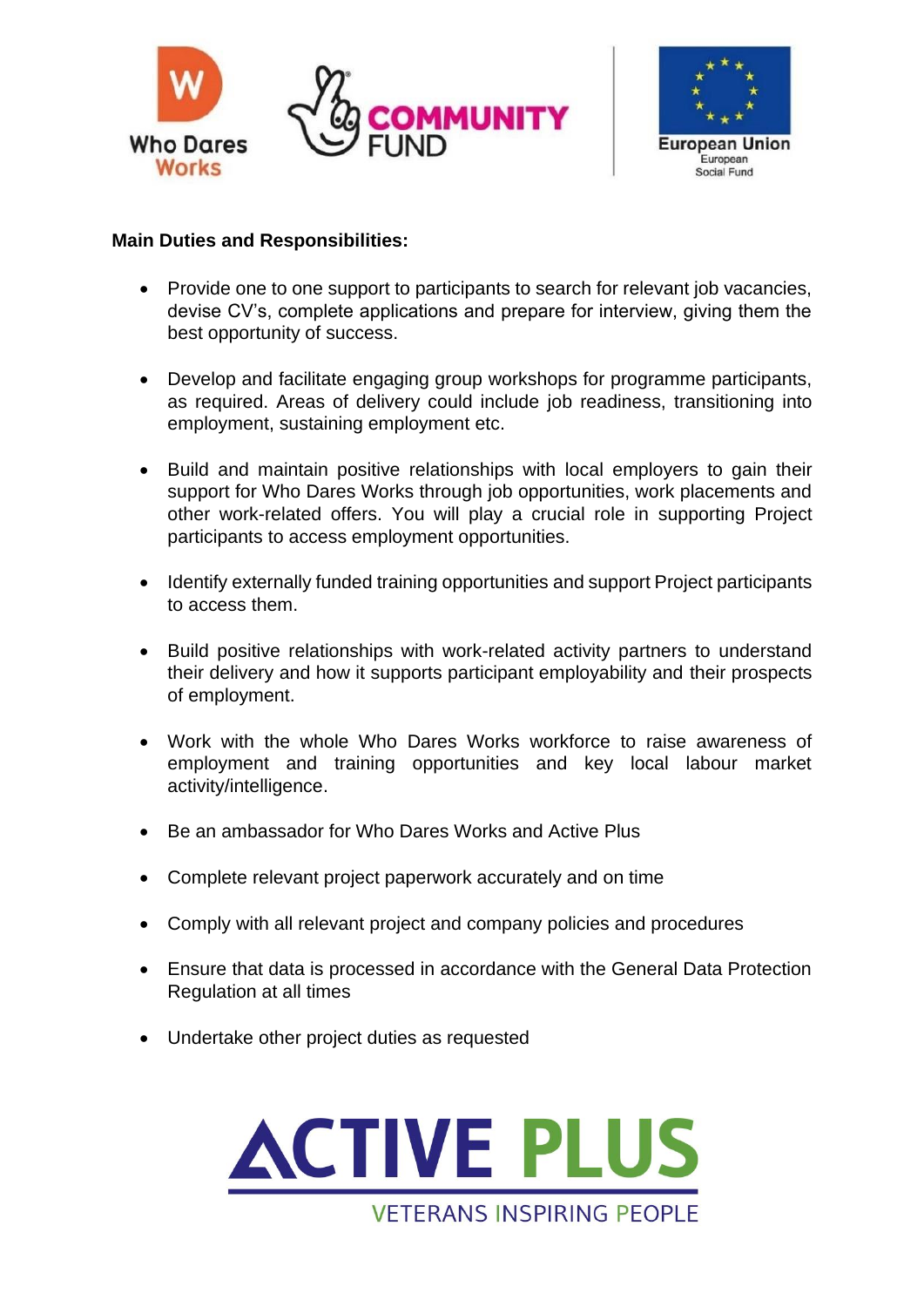



# **Person Specification:**

| <b>Skills, Knowledge and Experience</b>                                                                                                                                                                                           |                                                                      |                                                        |  |  |  |  |
|-----------------------------------------------------------------------------------------------------------------------------------------------------------------------------------------------------------------------------------|----------------------------------------------------------------------|--------------------------------------------------------|--|--|--|--|
| <b>Essential</b>                                                                                                                                                                                                                  | <b>Desirable</b>                                                     | <b>Evidenced</b><br><b>Through</b>                     |  |  |  |  |
| Proven success in supporting<br>people into employment.                                                                                                                                                                           | Experience of grant<br>funded back to work<br>programmes.            | <b>CV</b><br>Personal<br><b>Statement</b><br>Interview |  |  |  |  |
| Experience of working with<br>individuals with multiple barriers to<br>identify transferable skills,, prepare<br>CVs, assist with job applications and<br>reach job readiness.                                                    | Coaching or IAG<br>qualification or willing<br>to work towards this. | CV<br>Personal<br><b>Statement</b><br>Interview        |  |  |  |  |
| Previous experience in an external<br>relations, partnership, employability<br>or HR role.                                                                                                                                        | <b>Experience of working</b><br>with military veterans.              | <b>CV</b><br>Interview                                 |  |  |  |  |
| Excellent interpersonal skills,<br>including the ability to relate to and<br>communicate with a broad range of<br>people and groups. You must be<br>able to provide examples that<br>demonstrate your competence in<br>this area. | Experience of<br>managing a caseload<br>of competing priorities.     | CV<br>Interview                                        |  |  |  |  |
| Excellent digital skills including<br>demonstrable use of Office 365.<br>High level of written English.                                                                                                                           | <b>ECDL</b> or similar<br>qualification.                             | CV<br>Interview                                        |  |  |  |  |
| Current clean driving licence with<br>access to a vehicle for business<br>use and the ability to travel in the<br>West of Cornwall.                                                                                               |                                                                      | <b>CV</b>                                              |  |  |  |  |